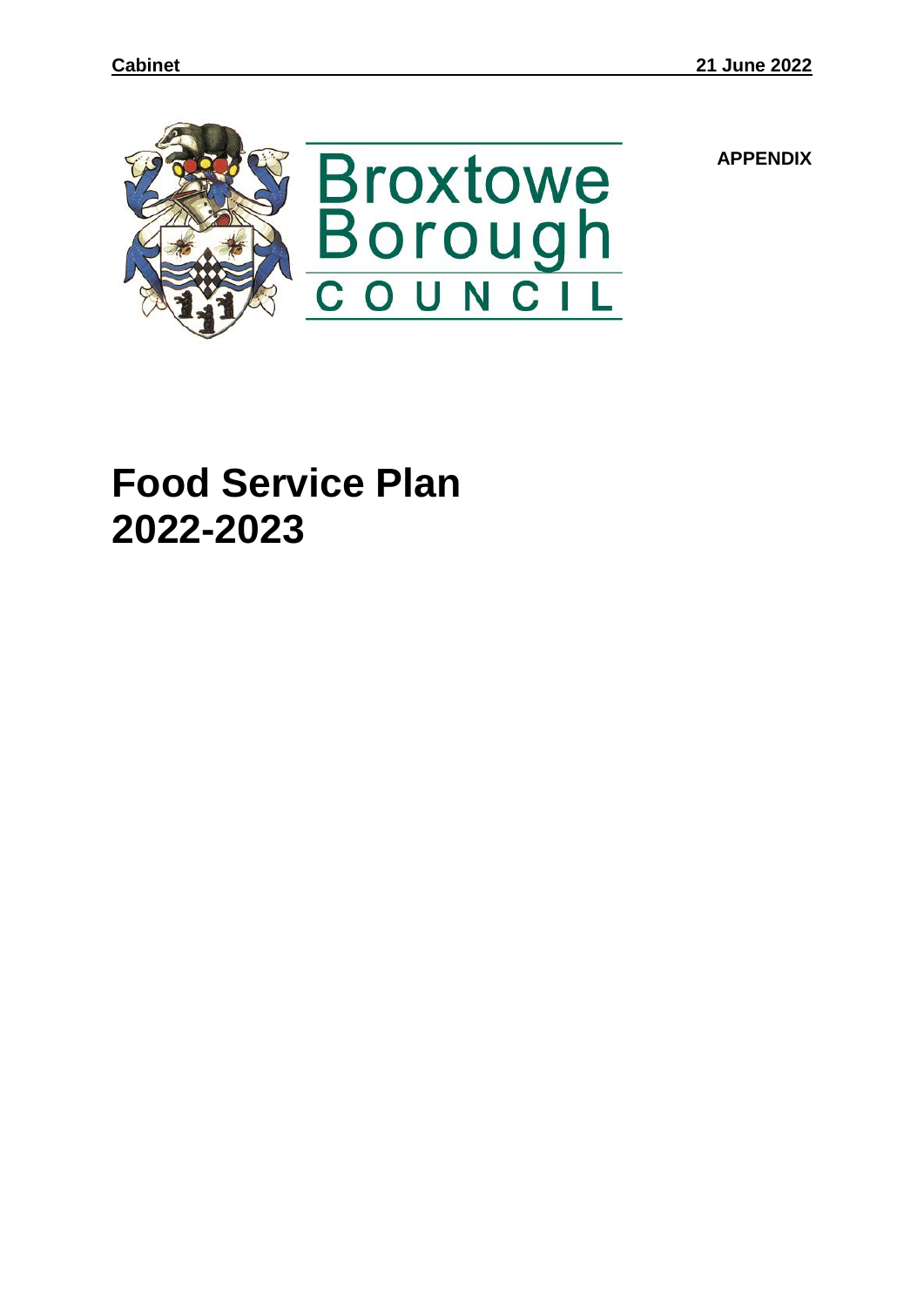## **1.0 Introduction**

Broxtowe Borough Council (the Council) is committed to ensuring that food produced, sold or consumed in the district is safe to eat and does not pose a risk to public health.

This Food Service Plan sets out how the Council will deliver the elements of food safety and hygiene for which the Council has enforcement responsibility.

The requirement to have a Food Service Plan is laid down by the Food Standards Agency (FSA) in its Framework Agreement on Local Authority Food Law Enforcement. The FSA was established in April 2000 as an independent monitoring and advisory body and is the central competent authority responsible for food safety in the UK.

2021-2022 was another unprecedented year. All of the food safety team were involved in the COVID-19 pandemic response. The closure of many businesses and the adaptation of businesses to work in different ways significantly impacted the food safety interventions carried out. The guidance produced by the Food Standards Agency in prioritising interventions during this time and afterwards (The Recovery Plan) was implemented as appropriate. It was not possible to record every intervention carried out by the various teams, but at every restriction change relevant businesses were contacted and where information about new businesses or changes in how a business operated (e.g. to takeaway or delivery) was available, contact was made and advice was issued. Investigations into workplace and community cases of COVID 19, supporting contact tracing, participation in outbreak management teams, daily outbreak cells and other daily emergency planning cells such as the excess deaths cell at the height of the pandemic, enforcement of the rules on businesses closures and the increase in complaints dealt with by the wider team – such as noise, bonfires etc. affecting people staying at home placed additional demands on the service. Although restrictions eased in 2021/2022 this was only part way through the year and the backlog of food hygiene interventions which had built up, including an increase in food businesses registering during the period continued to impact on service delivery.

## **2.0 Food Safety Service Aims and Objectives**

## **2.1 Aim**

To maintain, and where possible improve, the health and wellbeing of residents and visitors to the borough of Broxtowe and the success of local food businesses by ensuring the safe production, processing, handling, storage, distribution and sale of food in the district.

## **2.2 Objectives**

 To ensure that at all levels of the food chain, all food prepared, sold or offered for sale is wholesome and fit for human consumption.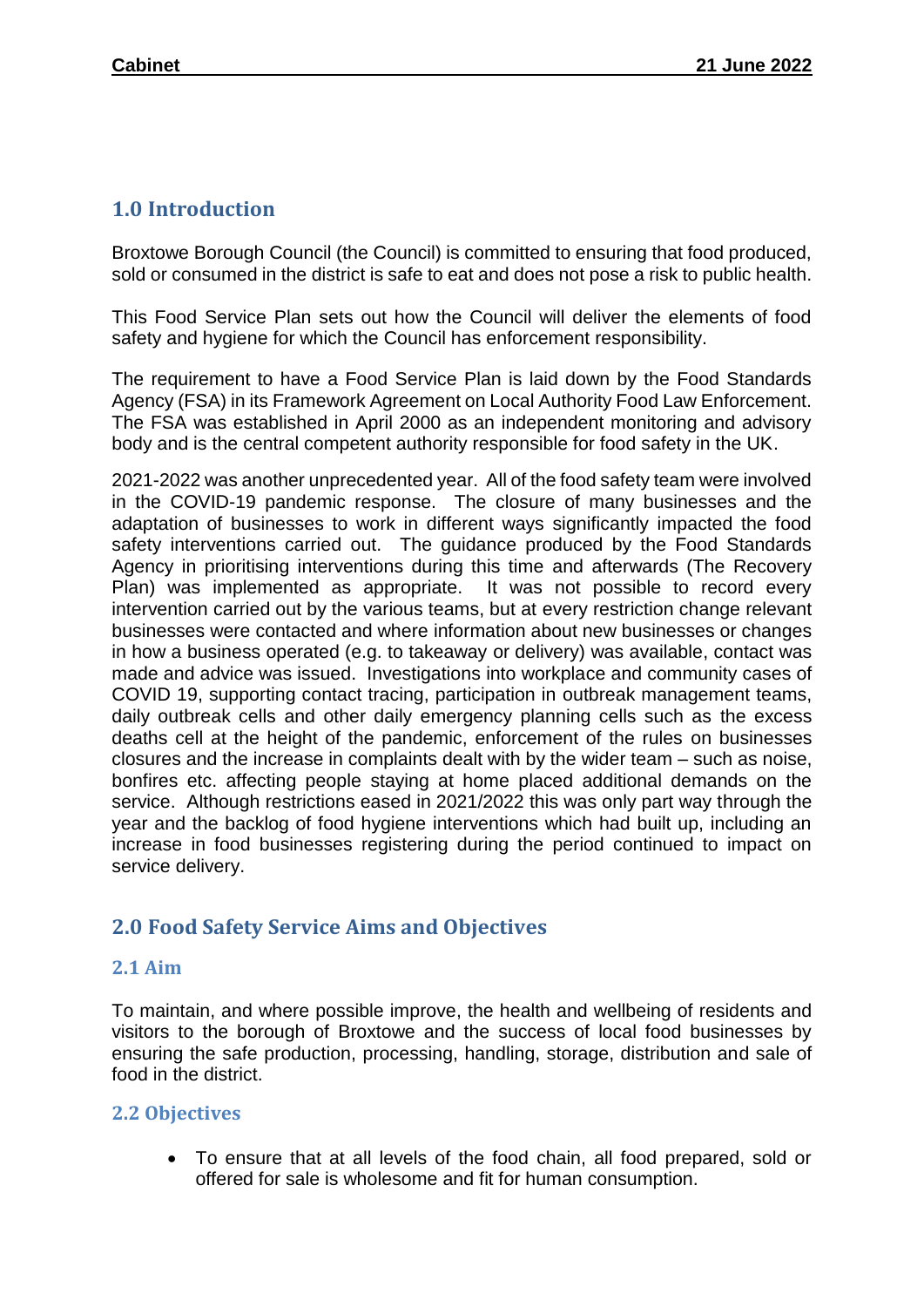- To operate the service in accordance with the relevant Code of Practice and the requirements of the Food Standards Agency.
- To implement the FSA Recovery Plan prioritising food safety interventions
- To keep accurate records of all food enforcement activities and maintain an accurate register of food businesses in the district
- To carry out food hygiene interventions in accordance with the minimum inspection frequencies and to standards determined by the Food Standards Agency
- To participate in the National Food Hygiene Rating Scheme providing information about businesses to facilitate customer choice
- To encourage standards of hygiene higher than the minimum acceptable in law
- To deal with food alerts in accordance with Food Standards Agency guidance
- To investigate complaints relating to food premises or food sold in the borough of Broxtowe
- To investigate notified cases of food and water borne illness and take effective action to control the spread of infection
- To sample and risk-assess private water supplies
- To effectively and efficiently meet the needs of the public and businesses using our service and to respond positively to challenges
- To respond to planning and licensing consultations as a statutory consultee.
- To increase the knowledge of food handlers and the general public about the principles and practice of food hygiene
- To support and promote schemes and initiatives which improve the health of customers of food businesses (e.g. Healthy Options Takeaway (HOT))
- To undertake surveillance, inspection and sampling of foods and food contact materials including imported food
- To provide appropriate responses to public health emergencies To work with partners to maintain a safe community.

## **3.0 Links to Broxtowe's Corporate Plan**

The Council's priorities are detailed in the Corporate Plan 2020-24

The Food Service Plan accords with the Council's Vision which is: *"A greener, safer healthier Broxtowe where everyone prospers"*

The Food Service Plan contributes directly to the Business Growth and Health

priorities in the Corporate Plan which are:

*"Invest in our towns and our people" and "Support people to live well"*

# **4.0 Organisation structure and staffing**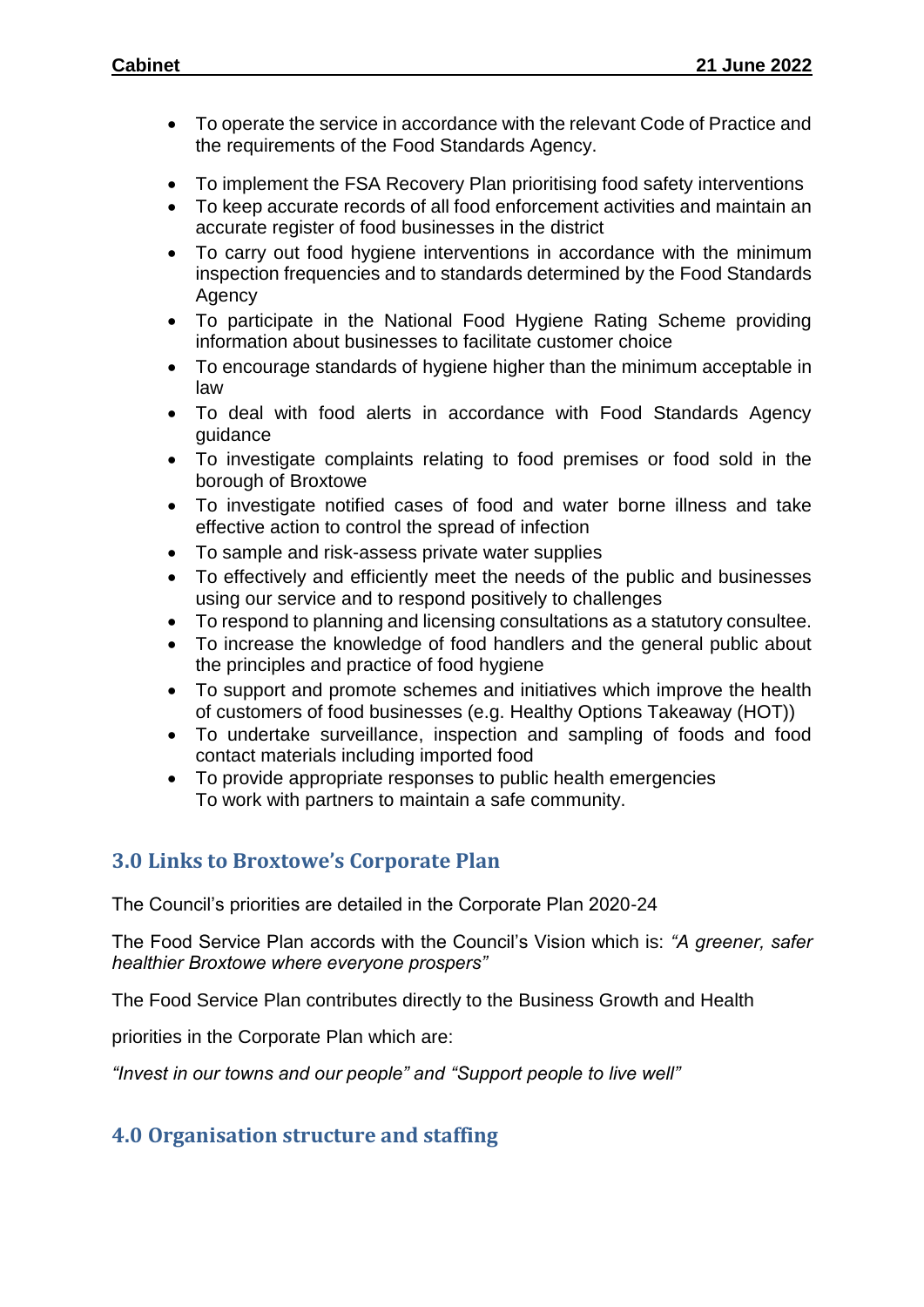The food safety service is within the Environmental Health Team. All officers and the service are directly managed by the Chief Environmental Health Officer resulting in a flat management structure. Until the end of June 2021, the Chief Environmental Health Officer reported to the Head of Public Protection, and following a restructure reports directly to the Chief Executive. A Senior Environmental Health Officer post was created to manage the food safety service, but a permanent post holder has not yet been successfully appointed. The Senior is currently a temporary Officer carrying out a minimum of 3 days per week since November 2021. The Environmental Health remit also includes occupational health and safety, environmental protection, private sector housing, animal, skin piercing and scrap metal licensing and registrations, private water supplies and camping and caravan sites. The wider Licensing function (taxis, liquor, street collections, massage and special treatments, sexual entertainment venues and gambling etc.) has been under the Chief Environmental Health Officer's management since 1 July 2021.

The establishment provides for seven suitably qualified officers who are able to undertake food safety, occupational health and safety, licensing, registrations, private water supply and infectious disease investigation duties. This comprises of the Chief Environmental Health Officer, five Environmental Health Officers (including the Senior EHO and another part time officer) and one part-time Environmental Health Technical Officer (who is qualified to the Higher Certificate in Food and Food Premises Inspection standard).

There are currently unfilled hours relating to the Senior Environmental Health Officer. There are also other vacancies (including in the pollution team) within environmental health and further recruitment will be attempted in 2022/2023 after a review of the team has taken place. In the interim, the use of 4 contractors to deliver food safety inspections has been in place.

Administration support is provided by another department which also supports other teams. In 2021/22 the staffing allocation equated to 3.0 Full Time Equivalent (FTE) for food safety duties.

In 2021/2022 all of the food team were involved in the COVID 19 pandemic response. Liaison with other partners (County Council Trading Standards, Public Health in the City and County, Nottinghamshire Police and the Health and Safety Executive, Local Resilience Forums) took place specifically in relation to the emerging issues and enforcement of restrictions. Additional authority resource including in case identification and management, communications, emergency planning responses including the humanitarian response, licensing resource, environmental protection resource and the COVID information officers employed by Town Centre team is not included and additional to the above.

## **5.0 Staff Development and Competency**

All officers are subject to regular appraisal and participation in competency assessments and authorisation frameworks for the relevant service areas. Specific Continuing Professional Development (CPD) requirements as required by the Food Law Code of Practice, membership of the Chartered Institute of Environmental Health or equivalent professional bodies are also adhered to. It is essential that Officers are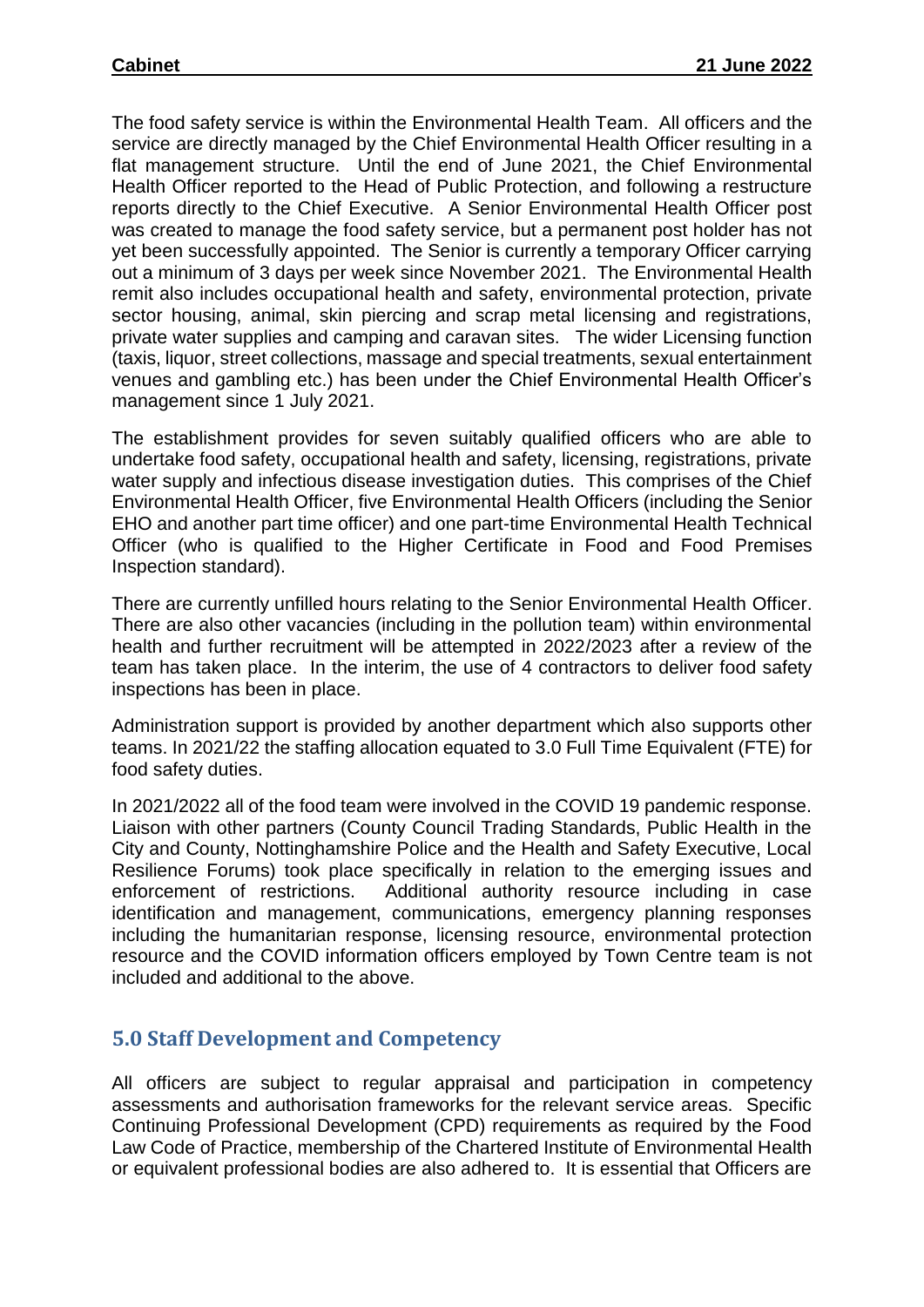up to date in legislation and enforcement issues and the service utilises free and low cost training courses available in addition to completing specific job training as required and utilising tools such as the Regulators Development Needs Assessment (RDNA) and cascade training through the team as appropriate.

The Environmental Health section is responsible for all aspects of food hygiene and safety, private water supplies and infectious disease control, as well as a wide range of other duties including occupational health and safety, animal activity licensing, the registration of skin piercing activities, consultations for planning, licensing applications and temporary event notices.

All officers within Environmental Health work generically providing a full range of services within the field. All officers are expected to prioritise a workload that includes a range of cases both of a proactive and reactive nature and a risk profile suitable for their role.

In terms of food safety services, responsibilities include:

- Inspection of food premises in accordance with the Food Law Code of Practice
- Registration of food businesses
- Approval and inspection of businesses producing foods of animal origin
- Investigation of complaints about food and hygiene at food premises
- Promotion of documented food safety systems
- Participation in and promotion of the National Food Hygiene Rating Scheme
- Sampling of food for microbiological examination
- Investigation of food borne infection
- Investigation of food poisoning outbreaks
- Imported food control
- Sampling
- Food alerts (food hazard warnings)
- Provision of advice and guidance including participation in events that promote food safety and supporting new and proposed food businesses
- Food hygiene training courses
- Provision of Health Certificates as requested

As part of the provision of a complete service, the section works in conjunction with the following partner organisations:

- The Food Standards Agency
- Department for Environment Food and Rural Affairs (DEFRA)
- The Health and Safety Executive (HSE)
- The UK Health and Security Agency (UKHSA)
- Other local authorities including Trading Standards as appropriate
- Public Analyst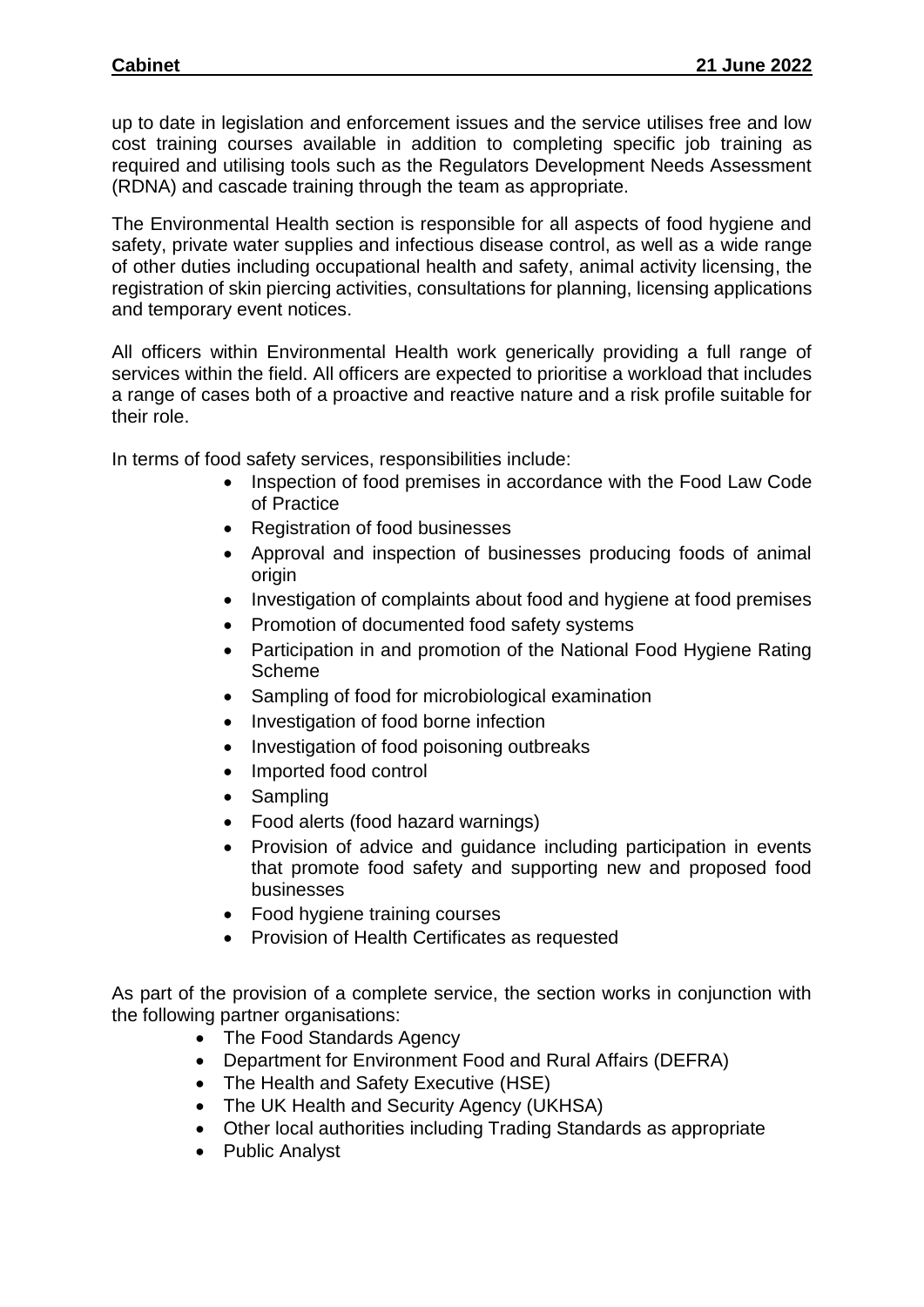The Council is also represented on the following working groups:

- Nottinghamshire Food Liaison Group
- Nottinghamshire Food Sampling group
- Nottinghamshire Licensing and Registration Sub Group
- Nottinghamshire Health and Safety Group
- Infection Liaison Committee
- Nottinghamshire Regulatory Managers Group
- Health Protection Strategy Group
- Local Health Resilience Forum
- Midland Health and Safety Group
- East Midlands Work Related Deaths Forum

These groups also contribute to wider regional and national working groups.

This year the Council continued to be actively involved in developing Nottinghamshire wide Incident Management Plans for specific sectors during the COVID 19 pandemic as well as local, regional and national forums to ensure coordinated and consistent enforcement of the Lockdown legislation as well as participating in local emergency planning cells such as the excess deaths cell, additional police liaison and the LRF activities.

#### **Quality Assurance**

The following monitoring arrangements are in place:

- Paper/computer based checks in respect of food hygiene inspections.
- Shadow inspections for new staff, existing staff, contractors and those returning to food work
- Peer review/audit of enforcement action in respect of food safety work.

## **6.0 Enforcement Protocol**

The enforcement protocol has been approved by the Council and reflects the intention of the service to meet the requirements of criminal investigation laws and the Regulators Compliance Code.

## **7.0 Demands on the Food Service**

The following paragraphs outline the various demands on the service and the profile of the premises within the Borough.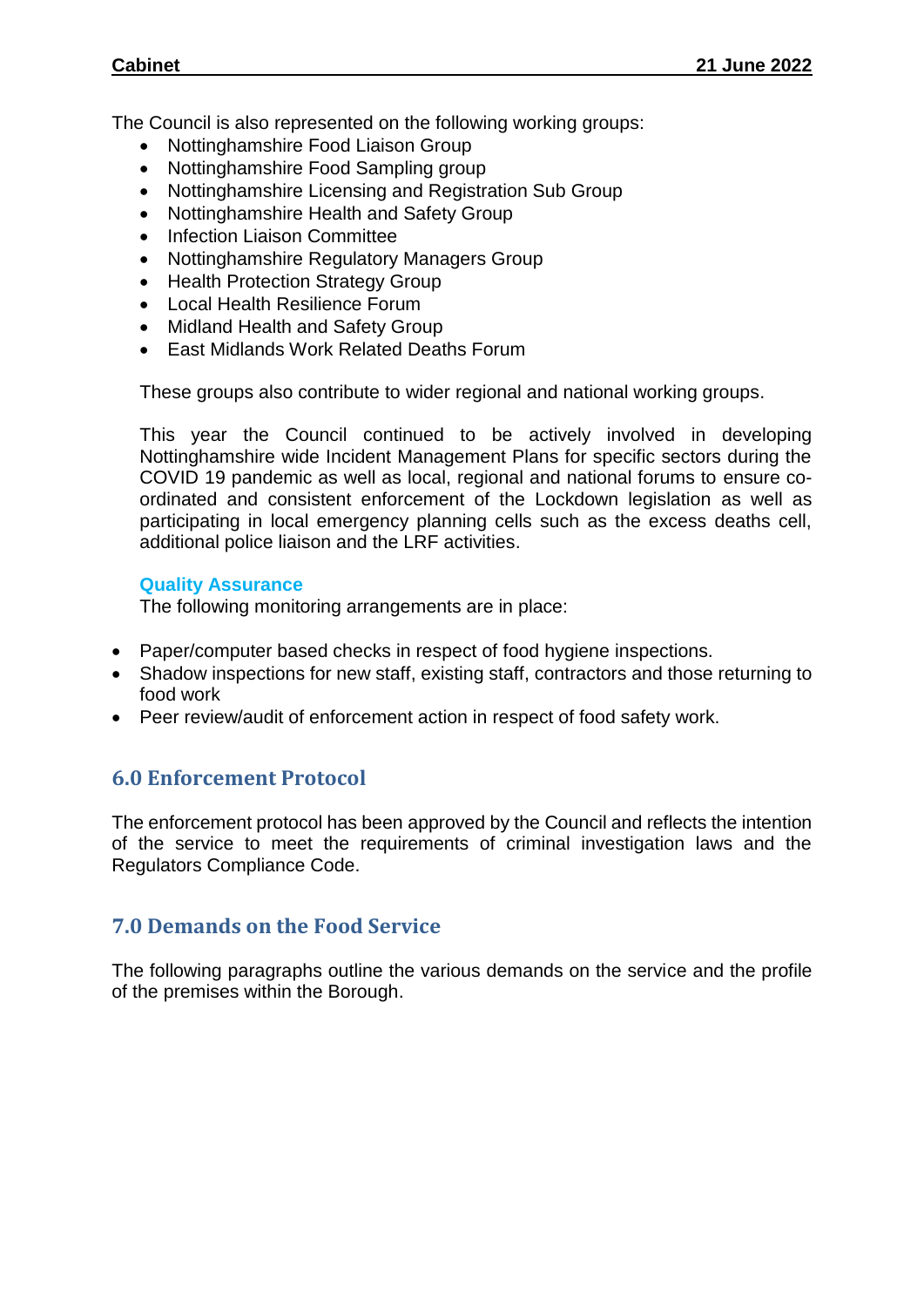### **7.1 Number of Premises**

As at 31 March 2022, there were 846 food premises on the Broxtowe food data base. The table below shows the number of each type of food business in each category.

| <b>Premises category</b>        | Total number of premises in category |
|---------------------------------|--------------------------------------|
| <b>Producers</b>                |                                      |
| <b>Manufacturers/Packers</b>    | 18                                   |
| <b>Importers</b>                | 2                                    |
| <b>Distributors</b>             |                                      |
| <b>Retailers</b>                | 214                                  |
| <b>Restaurants and Caterers</b> | 603                                  |
| <b>Total Number of Premises</b> | 846                                  |

### **7.2 Interventions at Food Establishments**

The Council uses the Food Hygiene Intervention Rating Scheme as detailed in the Brand Standard for the National Food Hygiene Rating Scheme and the Food Law Code of Practice to determine the frequency that food premises should be inspected. This ensures that all premises are inspected at an appropriate minimum interval determined by their individual risk rating. The risk rating is based on the nature of food handling undertaken, the level of compliance with legal requirements and confidence in food safety management systems. The minimum frequency varies from six monthly to three years depending on the assessed risk category.

Additional interventions and officer time are directed at those businesses which fail to meet basic compliance with food safety. Ratings of businesses meeting the criteria contained in the Brand Standard are published on the Broxtowe and Food Standards Agency websites as part of the National Food Hygiene Rating scheme. The Council also worked in accordance with the Food Safety Recovery Plan which determined the national food safety priorities during the different stages of the COVID pandemic response and beyond. A summary of the key stages in the FSA Recovery Plan is detailed below.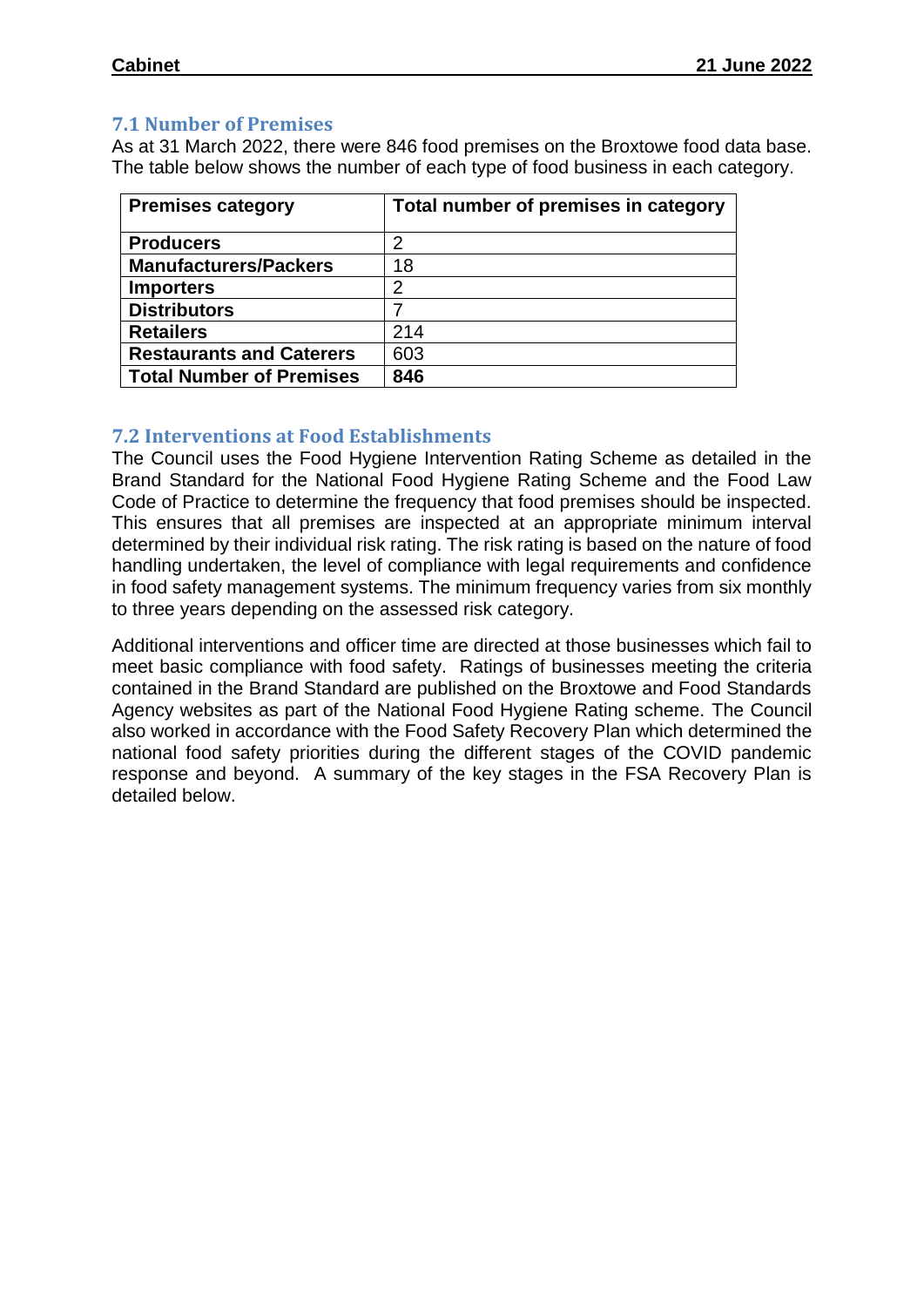

As at 31 March 2022, the breakdown of food businesses by category in the district was as follows:

| <b>Priority</b>                    | <b>Premises</b><br>category | <b>Premises</b><br><b>Score</b> | of<br><b>Frequency</b><br><b>Inspection</b>          | <b>of</b><br><b>Total</b><br>number<br><b>Premises</b><br>in.<br>Category |
|------------------------------------|-----------------------------|---------------------------------|------------------------------------------------------|---------------------------------------------------------------------------|
| A                                  | <b>High</b>                 | 92<br>or<br>higher              | 6 months                                             | 5                                                                         |
| B                                  | High                        | 72 to 91                        | 12 months                                            | 46                                                                        |
| C                                  | High                        | 52 to 71                        | 18 months                                            | 164                                                                       |
| D                                  | Low                         | 31 to 51                        | 24 months                                            | 270                                                                       |
| E                                  | Low                         | 0 to 30                         | Alternative<br>(36)<br>Interventions<br>months)      | 286                                                                       |
| <b>Unrated</b>                     | <b>Other</b>                |                                 | premises<br>New<br>within 28 days of<br>registration | 60                                                                        |
| <b>Outside</b><br><b>Programme</b> | <b>Other</b>                |                                 |                                                      | 15                                                                        |
| <b>Total</b>                       |                             |                                 |                                                      | 846                                                                       |

A specific database is used to generate and record interventions. This database is also used to extract data to upload to the national Food Hygiene Rating Scheme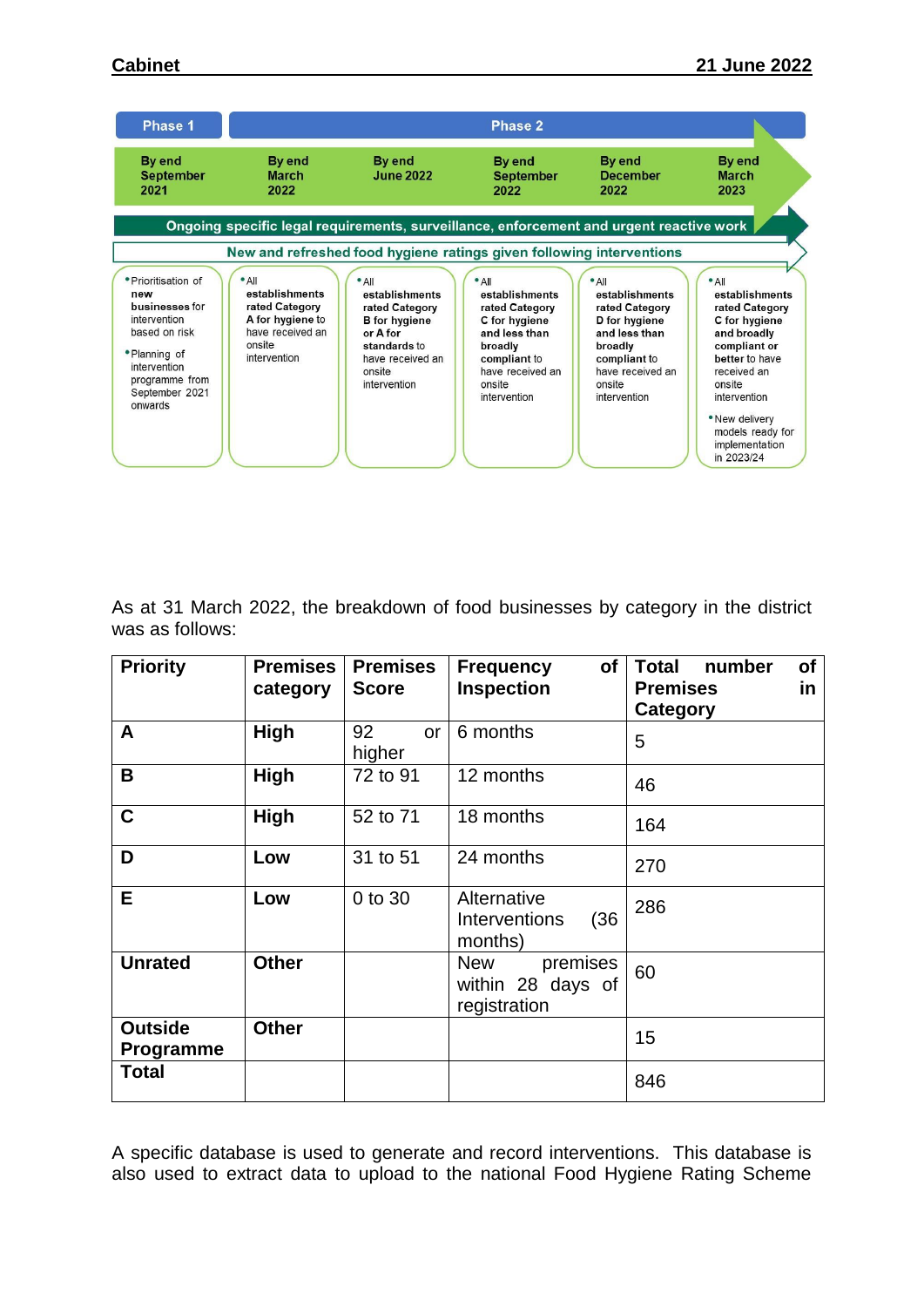website, the Local Authority Enforcement Monitoring System (LAEMS) annual data return to the FSA, the Health and Safety Executive/Local Authority Enforcement Liaison Committee (HELA) return to the Health and Safety Executive (HSE) and other statutory returns (e.g. Drinking Water and Animal activities licensing returns to DEFRA, Noise return to the CIEH.)

The premises score includes weightings for complex processes, type of food handled, number of consumers, vulnerable groups, condition of the structure of the premises and confidence in management etc. Category A premises are usually manufacturers or premises with a poor compliance history. Category E premises are usually retailers of packaged ambient food or wet sales pubs etc.

Inspections with a Hygiene Rating of 0, 1 and 2 (on a scale of 0 - Requires Urgent Improvement to 2 – Improvement Necessary) and businesses in categories A and B usually generate a revisit. Additional revisits are generated at the request of the food business operator to review their food hygiene rating, where there are customer complaints, for new business start-ups and where major alterations or refurbishments are planned. For businesses who request a revisit to review their food hygiene rating there is no cost currently. Following the Food Standards Agency guidance for the delivery of the Food Hygiene Rating Scheme, the Council may consider introducing a cost recovery charge for those businesses in the year ahead.

Many businesses continued to operate atypically in 2021-2022. Restrictions on access to many premises continued with sensitive premises such as care homes, and high risk workplaces such as manufacturers continuing to have lockdowns related to clusters of COVID 19.

## **7.3 Food and Water Sampling**

Sampling of food, including imported food, water, and materials in contact with food is carried out as part of a county, regional and national sampling programme. Sampling will also be undertaken, where appropriate, in relation to food poisoning outbreaks and food complaints, where formal action is being considered. Food samples for microbiological examination are sent to the Public Health Laboratory at York. Other food samples and private water supplies are sent to the Public Analyst in Leeds. Reduced sampling was carried out in 2021-22, partly due to laboratory capacity in dealing with the COVID 19 response and partly due to the fact that resources were diverted into continuing to deal with the response and recovery.

#### **7.4 Control and Investigation of outbreaks and infectious diseases related to food, water, travel or recreational activities and COVID 19.**

The service has a policy to investigate any suspected cases of infectious disease to minimise spread of infection. A matrix exists regarding the cases to be investigated and liaison takes place with Public Health England (PHE). Samples are currently sent to the laboratory at Birmingham for analysis.

#### **7.5 Food Safety Alerts, Product Recall Information and Allergy Alerts.**

The policy of this service is to respond appropriately to food alerts and intelligence, to investigate food safety incidents and generate food alerts as necessary in accordance with the requirements of the Food Safety Code of Practice and associated Practice Guidance.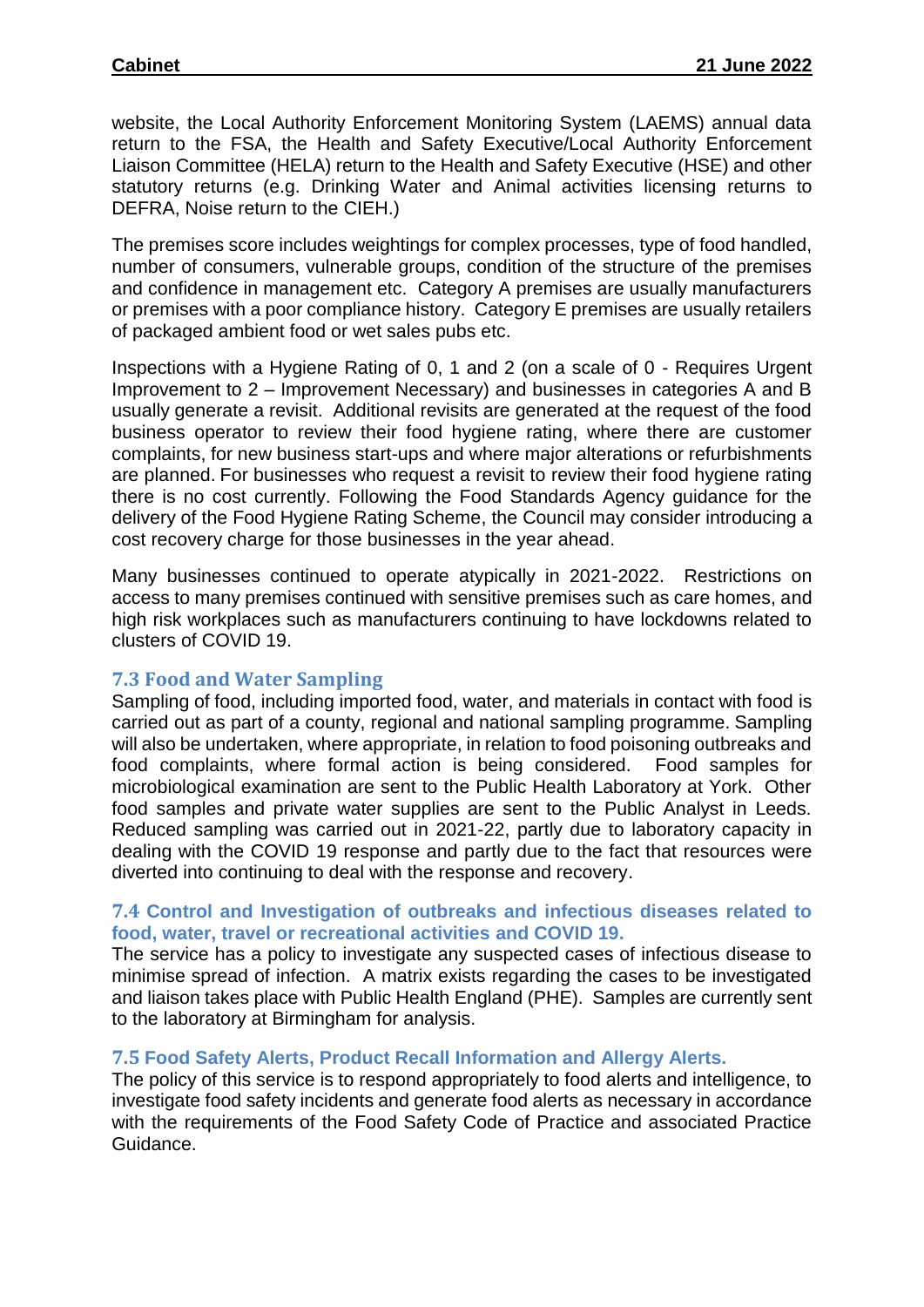#### **7.6 Health and Food Safety Education and Promotion**

The service participates, where resources permit, in targeted local and national activities and interventions. 100's of contacts were carried out at the various legislative step changes to advise businesses of requirements and support compliance. Over the course of the pandemic contact with businesses has been made by letter, email, telephone calls and visits and social media communications from wider teams. There was a massive increase in new food business registrations and contact and advice on legal requirements were made with each new food business registration. Some additional targeted interventions with specific food business types – such as care homes, child minders and home caterers also took place to support these sectors and ensure we had more up to date information on how the businesses were operating.

# **8.0 Service Data for 2021/2022**

## **8.1 Food Hygiene Interventions in 2021/2022**

Interventions undertaken (by category of premises). Please note these relate to proactive inspections. Other interventions to food businesses such as talking through changes in business operation or remote review and assessment of food safety controls and contacting businesses that changed operating models – for example to takeaway took place. Numerous other visits across different teams and authorities to assess businesses and review risk – both for food safety and wider COVID controls took place. All higher risk businesses that were due an intervention were contacted to discuss controls and practices. All newly registered food businesses were contacted to discuss proposals, documentation and controls in place. Interventions including review of documentation submitted by the business and photographs of layout and equipment were also used to give targeted advice.

| л<br>г. | Ð | -<br>◡     |                   |     | <b>Unrated</b> | ነTAL |
|---------|---|------------|-------------------|-----|----------------|------|
| 44      |   | <b>044</b> | <b>OEE</b><br>∠ວວ | 229 | 292            | $-$  |

#### **8.2 Number of revisits in 2021/2022**

13 revisits formally requested

#### **8.3 Requests for Service 2021/2022**

Requests for service include concerns regarding the condition of the premises, or food with microbiological or physical contamination. In addition to the logged queries about starting businesses from home and changes in food preparation activities from existing premises we have seen an increase in the request for food export certificates for a local business who exports food products worldwide.

| <b>Hygiene</b><br>of<br><b>Premises</b> | ∣ Food<br><b>Complaints</b> | <b>Export Certificates</b> | <b>Other</b><br>Food<br><b>Related</b><br>Enquiries (request for<br>rescores, advice) |
|-----------------------------------------|-----------------------------|----------------------------|---------------------------------------------------------------------------------------|
| 92                                      |                             | 16                         | 124                                                                                   |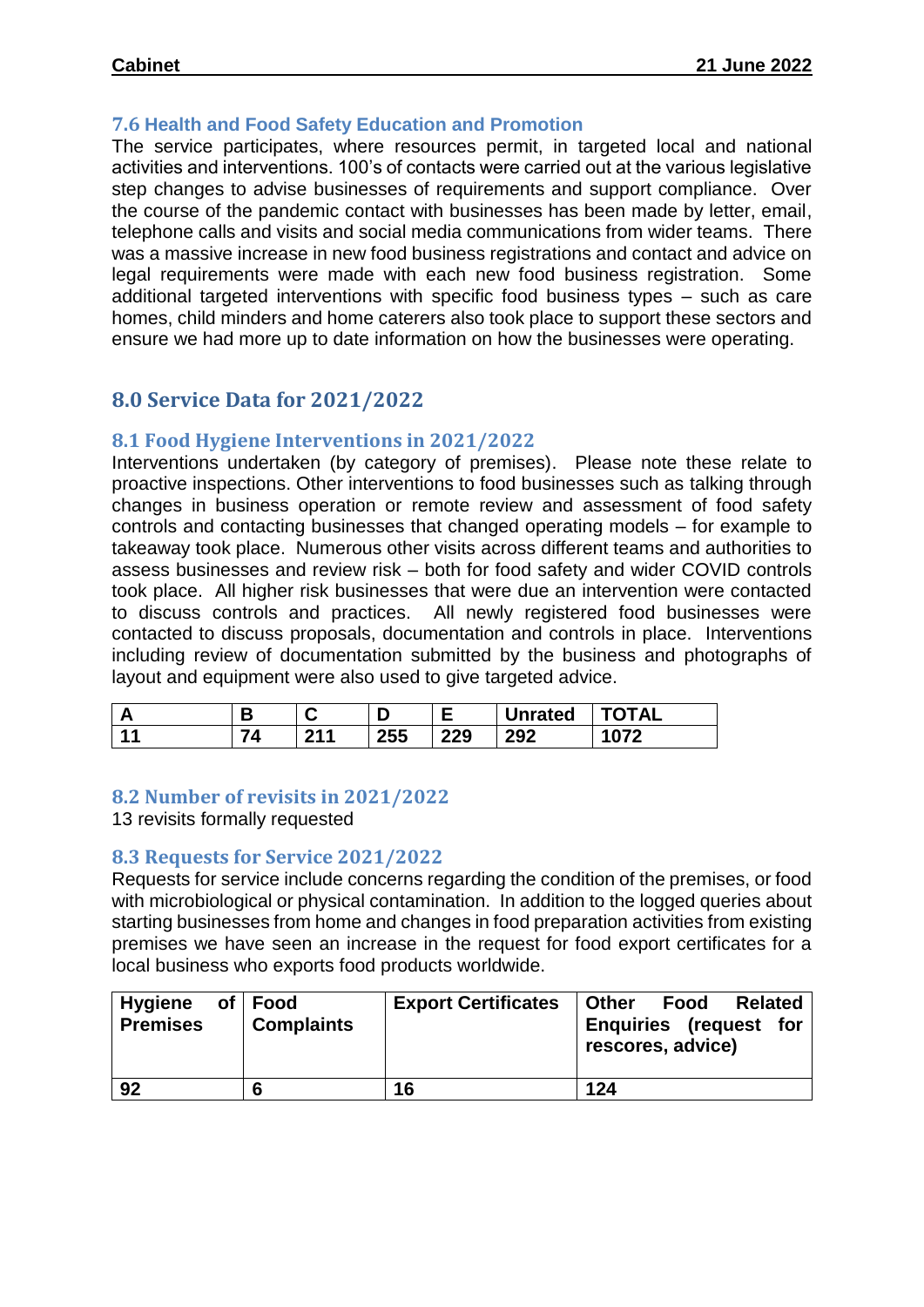## **8.4 Enforcement Action (Premises) 2021/2022**

| Informal Warnings (including emails and letters) | <b>Over 1,000</b> |
|--------------------------------------------------|-------------------|
| <b>Improvement Notices</b>                       | O                 |
| <b>Hygiene Emergency Prohibition Notices</b>     |                   |
| <b>Hygiene Emergency Prohibition Orders</b>      |                   |
| <b>Voluntary Closure</b>                         | 0                 |
| Seizure, Detention, Voluntary surrender of food  |                   |
| <b>Simple Cautions</b>                           | 0                 |
| <b>Prosecutions</b>                              |                   |

Hygiene Emergency Prohibition Notices are served where an imminent risk of injury to health has been identified and action is required to stop a food business or process from operating. Any notices served must be followed by an application to the Magistrates' Court within three working days for an Order confirming such action.

Additional advice was provided in respect of work pace or public place Coronavirus clusters or employee or public concerns. Joint working protocols with the Police, Nottinghamshire County Council Trading Standards and neighbouring authorities were adapted to deal with the additional enforcement and monitoring requirements. The HSE Spot check service was also utilised to target interventions into premises and specifically review COVID safety measures.

#### **8.5 Food and Water Sampling**

45 food and water samples were taken in 2021/2022

| Type of sample                                | Number taken   |
|-----------------------------------------------|----------------|
| Prepared/Ready to eat dishes including salads | 10             |
| and herbs                                     |                |
| Meat, game and poultry                        | 13             |
| Non-alcoholic drinks                          |                |
| Soups, broths, sauces                         | 3              |
| Eggs                                          |                |
| Dairy                                         | 5              |
| Ices and desserts                             | $\overline{2}$ |
| <b>Fruit and Vegetable</b>                    | 4              |
| <b>Herbs and Spices</b>                       |                |
| Confectionery                                 | $\overline{2}$ |
| Others including water                        | 3              |
| Total                                         | 45             |

Samples included some imported food. The sampling programme included products identified through national and regional studies. An adverse sample result (herbs and spices) was identified and followed up with revisits and re-sampling as appropriate.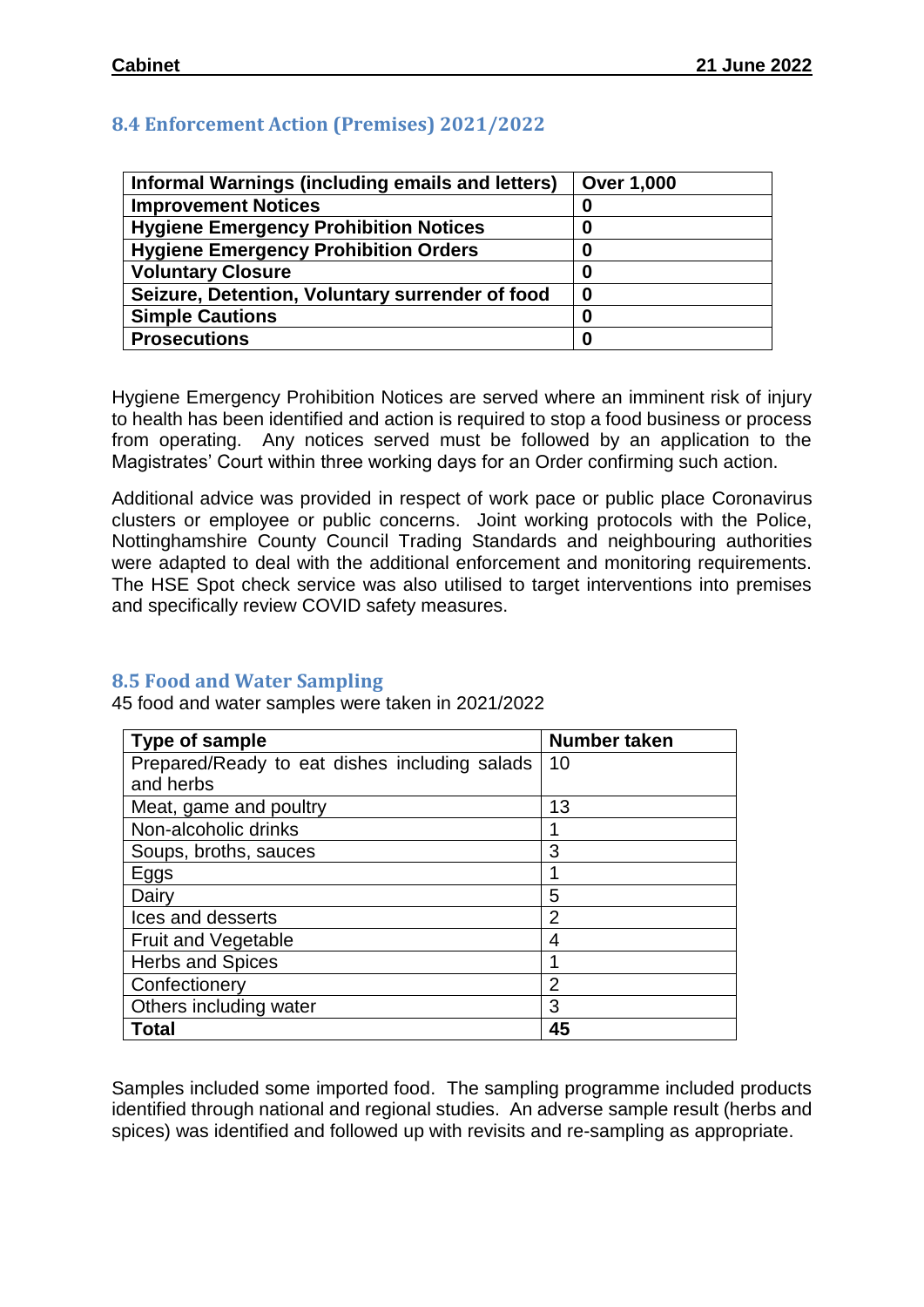Additional non-food sampling was undertaken including sampling of products in association with a beauty premises and private water supply programmed monitoring and check sampling.

## **8.6 Control and Investigation of outbreaks and infectious diseases related to food, water, travel or recreational activities in 2021/2022**

Twelve reports of suspected or confirmed cases of infectious disease were notified to the service in 2021/2022 which required investigation.

Cases investigated comprised of salmonella, cryptosporidium, campylobacter and suspected illness following consumption of food and water. Two suspected cases of E coli O157 (HUS) in children which were hospitalised and one of which died were also investigated resulting in outbreak control meetings with UKHSA and additional personal sampling.

In 2021-22 the team continued to support the COVID 19 pandemic response. This included contact tracing, particularly related to workplace settings, high risk persons through occupation and venues where cases were later identified of having visited. Where outbreaks were identified relating to settings in the Borough, Outbreak Management Teams were put in place – sometimes daily to identify measures required to stop the spread of the disease and to support the return to previous operational practices.

### **8.7 Food Safety Education and Promotion in 2021/2022**

The Council participated in proactive and targeted promotion of good hygiene practice and changes in legislation. We continued to provide additional advice to new businesses and advised businesses who were continuing to adapt working practices on relevant legal requirements and good practice.

## **9.0 Performance Monitoring**

9.1 The Food Service aspect of Environmental Health has a number of performance indicators which are monitored as part of the Community Safety Business Plan.

These are:

- Food Inspections High Risk Inspect all businesses due for inspection in accordance with a pre-planned programme based on risk. Target 100%. \*We continued to work to 100% inspection of higher risk businesses even though the revised FSA Recovery Plan for food interventions allowed Category B (if NOT broadly compliant) to be inspected on site by the end of June 2022 and Category C (if NOT broadly compliant) to be inspected on site by the end of September 2022.
- Food Inspections Low Risk Inspect all businesses due for inspection in accordance with a pre-planned programme based on risk. Target 100%. \*We continued to work to 100% inspection of low risk businesses even though the revised FSA Recovery Plan for food interventions allowed lower risk inspections (if NOT broadly compliant) to be inspected on site by the end December 2022.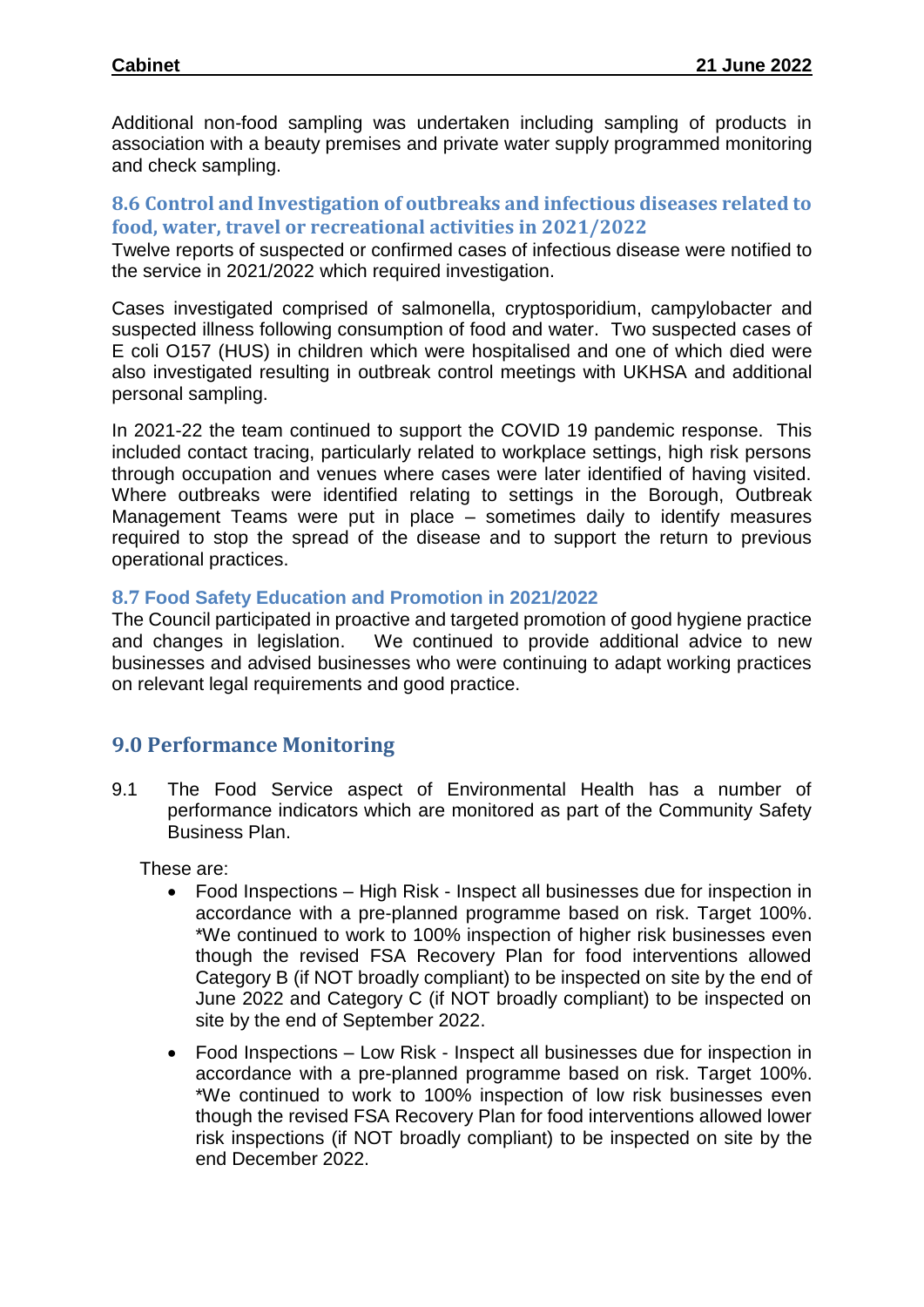- Food Respond to specific complaints about practices procedures and conditions which may prejudice health in the short term within one working day of receipt, and non-urgent complaints / general requests for advice within five working days of receipt. Target 100%
- Infectious Disease Respond to notifications within one working day and requests for advice and information as soon as practicable within five working days of receipt. Target 100%

Performance information in respect of these indicators for the last three years is also given below.

#### **9.2 Food Inspections 2021/2022**

| Category                                   | <b>Number</b><br>of<br>inspections<br>due<br>2020/2021(1) | <b>No</b><br>of<br>inspections<br>undertaken (2) | Percentage<br>completion                                 |
|--------------------------------------------|-----------------------------------------------------------|--------------------------------------------------|----------------------------------------------------------|
| A                                          | 11                                                        | 11                                               | 100%                                                     |
| B                                          | 75                                                        | 74                                               | 99%<br>outstanding<br>closed<br>premises<br>January 2022 |
| C                                          | 224                                                       | 211                                              | 94%                                                      |
| <b>Total</b><br><b>High</b><br><b>Risk</b> | 310                                                       | 296                                              | 95%                                                      |
|                                            |                                                           |                                                  |                                                          |
| D                                          | 292                                                       | 255                                              | 88%                                                      |
| E.                                         | 281                                                       | 229                                              | 81.5%                                                    |
| <b>Total Low Risk</b>                      | 573                                                       | 484                                              | 84.5%                                                    |
| Uncategorised                              | 333                                                       | 292                                              | 88%                                                      |
| <b>Outside</b><br>the                      | 5<br>not                                                  |                                                  |                                                          |
| programme                                  | necessarily                                               |                                                  |                                                          |
|                                            | require<br>an                                             |                                                  |                                                          |
|                                            | inspection                                                |                                                  |                                                          |
| <b>Total</b>                               | 1216                                                      | 1072                                             |                                                          |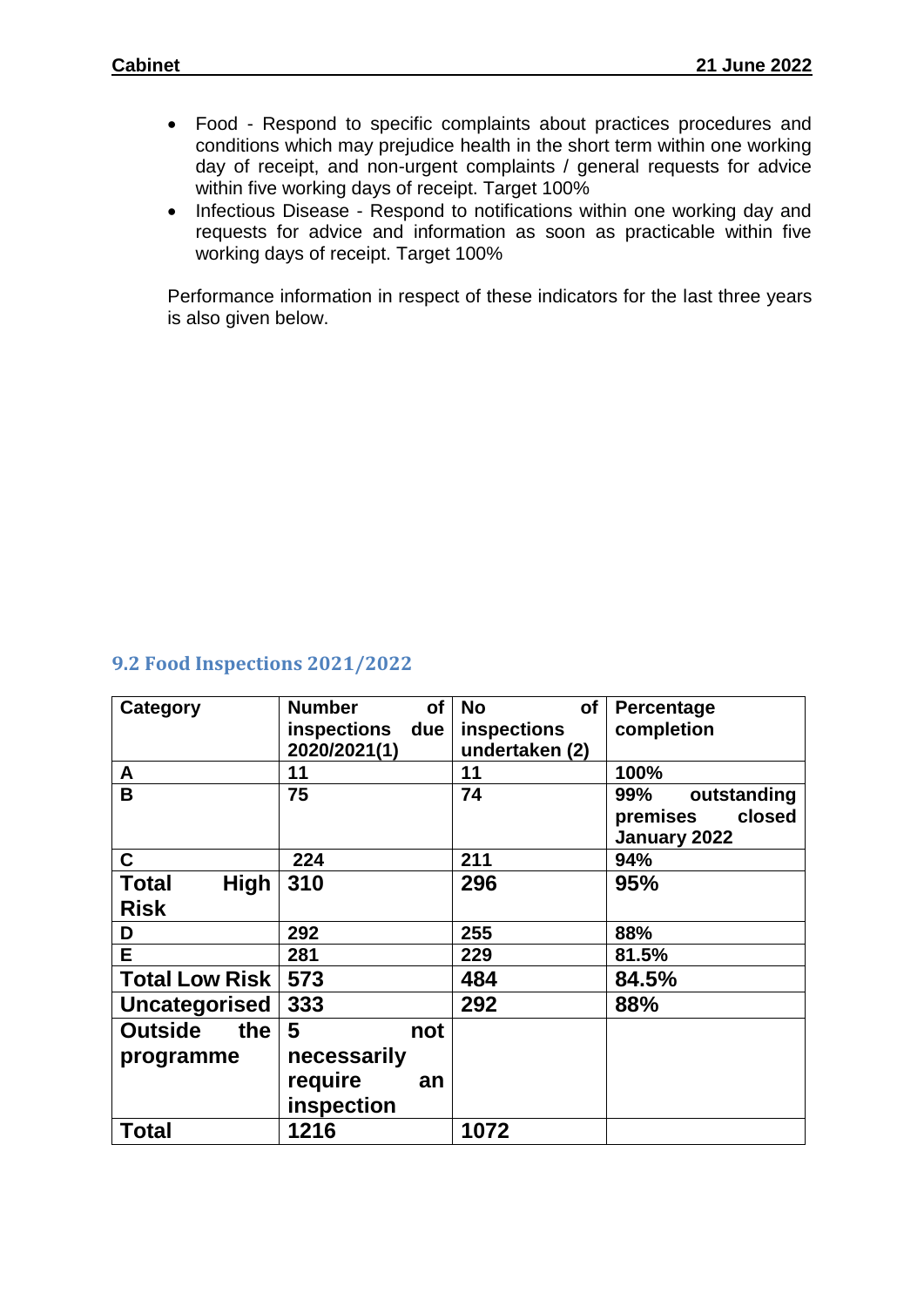1. As in accordance with the documented risk rating and FSA Code of Practice minimum inspection frequencies and NOT the flexibilities as provided for in the Recovery Plan

2. Of the premises that were not inspected, this was usually due to difficulties in access – such as seasonal operation. For example: some of the C rated premises were sports clubs that had not operated typically during lockdown and reduced food activities but are likely to resume more activities in the summer of 2022 and hence are better being inspected then when higher risk activities are in operation.

The missed B was care home which was only a B due to its vulnerable group and the premises was broadly compliant. The establishment was being wound down, had access issues in the winter due to COVID cases and then closed completely in January 2022.

A project to prioritise the inspection of new businesses (Unrated) took place in October and November 2021. A questionnaire (FSA initiative) was sent to unrated businesses that had not had an on-site intervention to identify further trading information and likely risk of activity to help prioritise interventions to these activities. There was an unprecedented number of food registrations over the pandemic lockdown period, many of which were transient and home based activities which were difficult to access during restrictions. Advice was also provided to many people on proposed new businesses (in particular food, animal activities and skin piercing/beauty activities) which required a big resource, but many of which did not eventually operate.

In December 2021 a similar project took place with our care homes, many of which were subject to additional access restrictions due to cases and shielding procedures.

Gathering of information in advance at both care homes and new businesses - such as training and procedural records, information on food handling operations, pictures of food preparation areas etc. allowed reduction of time on site and lowered risk to personnel. It also allowed us to prioritise visits to premises where the review of interventions indicated this would be more appropriate.

We also have had premises when visited had poor conditions and took longer to inspect than normal, they have also required additional follow up to improve standards

#### **Performance Trends**

| Year          | High<br>Percentage<br>of<br><b>Inspections</b><br><b>Risk</b> | Percentage<br>of<br>Low<br><b>Risk</b><br><b>Inspections</b> |
|---------------|---------------------------------------------------------------|--------------------------------------------------------------|
|               | <b>Completed</b>                                              | <b>Completed</b>                                             |
| 2016/17       | 88%                                                           | 61%                                                          |
| 2017/18       | 100%                                                          | 97%                                                          |
| 2018/19       | 100%                                                          | 69%                                                          |
| 2019/2020     | 98%                                                           | 96%                                                          |
| 2020/2021     | 5%                                                            | 0.5%                                                         |
| 2021/2022 (1) | 95%                                                           | 84.5%                                                        |

#### **2016/17, 2017/18, 2018/19, 2019/2020, 2020-2021 and 2021-2022**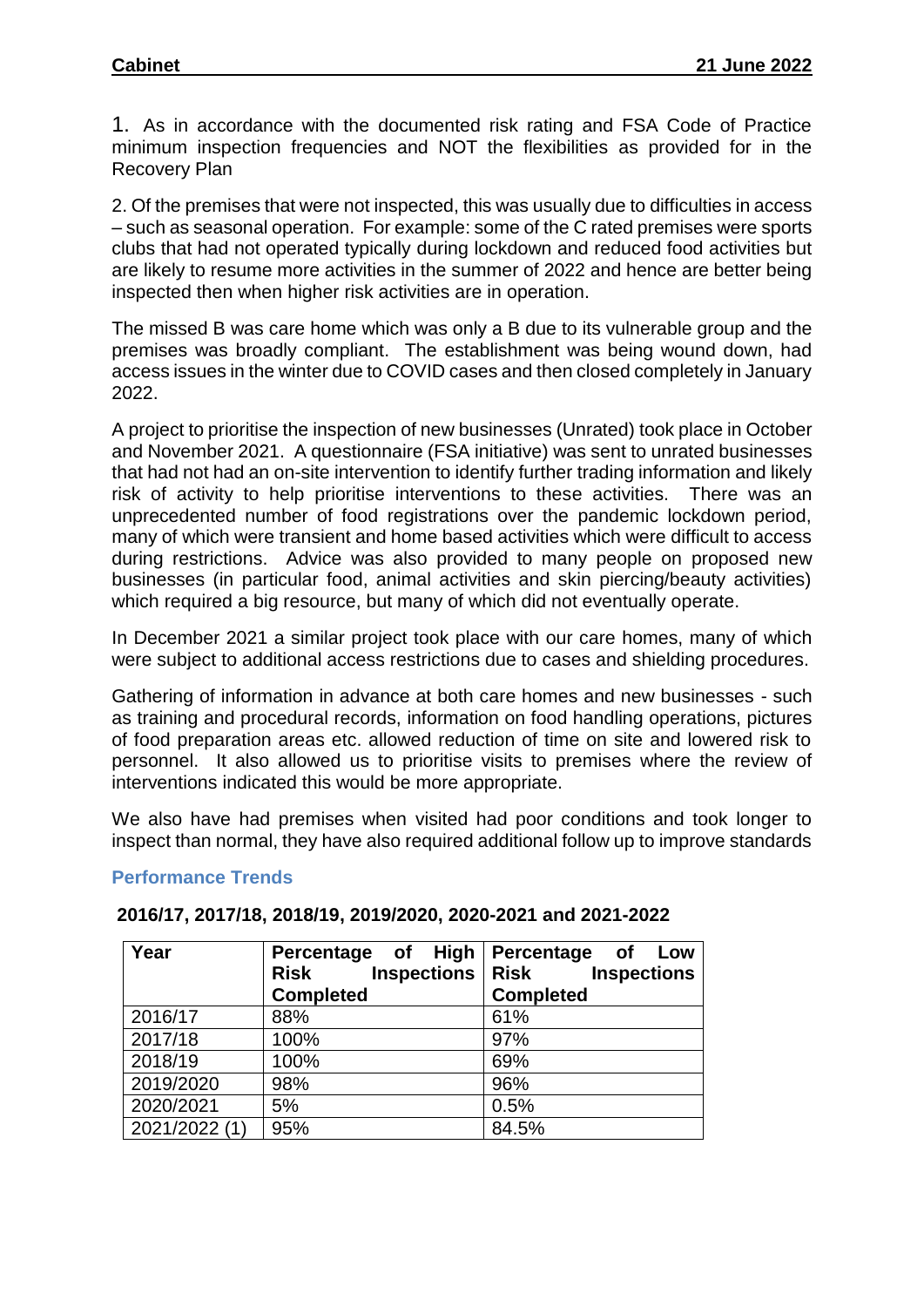| <b>Service</b><br><b>Type</b>                               | 2016/17 | 2017/18 | 2018/19 | 2019/202<br>0 | 2020/2021 | 2021/2022 |
|-------------------------------------------------------------|---------|---------|---------|---------------|-----------|-----------|
| <b>Food Safety</b>                                          | 99%     | 98%     | 97%     | 97%           | 97%       | 93%       |
| <b>Infectious</b><br><b>Disease</b><br><b>Notifications</b> | 84%     | 100%    | 91%     | 100%          | 100%      | 100%      |
| Consultations                                               | 98%     | 97%     | 95%     | 94%           | 93%       | 96%       |

# **9.3 Response to Service Requests within Target Times**

Food safety and wider team service requests significantly increased due to the pandemic resulting in a reduced response times in some cases, though all service requests were assessed and prioritised to ensure urgent enquiries were dealt with more quickly.

#### **9.4. Broad Compliance**

89% of premises were at least broadly compliant with a food hygiene rating of 3 – Generally Satisfactory or higher.

| <b>Priority</b>                                                                           | <b>Premises</b><br>category | <b>Total number</b><br>of Premises<br>in Category | <b>Inspections</b><br>due 2022/2023 | <b>Overdue</b><br><b>Inspections</b><br><b>Carried</b><br>forward |
|-------------------------------------------------------------------------------------------|-----------------------------|---------------------------------------------------|-------------------------------------|-------------------------------------------------------------------|
| A                                                                                         | High                        | 5                                                 | 10                                  | 0                                                                 |
| В                                                                                         | High                        | 46                                                | 46                                  | $\overline{0}$                                                    |
| C                                                                                         | High                        | 164                                               | 19                                  | 13                                                                |
| D                                                                                         | Low                         | 270                                               | 9                                   | 37                                                                |
| E.                                                                                        | Low                         | 286                                               | 43                                  | 52                                                                |
| <b>Unrated</b>                                                                            | Other                       | 60                                                | At least 100                        | 60                                                                |
| <b>Total</b>                                                                              |                             | 831                                               | 224                                 | 162                                                               |
| <b>Outside</b><br><b>Programme</b>                                                        | Other                       | 15                                                | 0                                   |                                                                   |
| <b>Total</b><br>including<br><b>Outside</b><br>Programme<br>and Carried<br><b>Forward</b> |                             | 846                                               | 386                                 |                                                                   |

# **10.0 Proposed Inspection Programme 2022/2023 (May Be Revised)**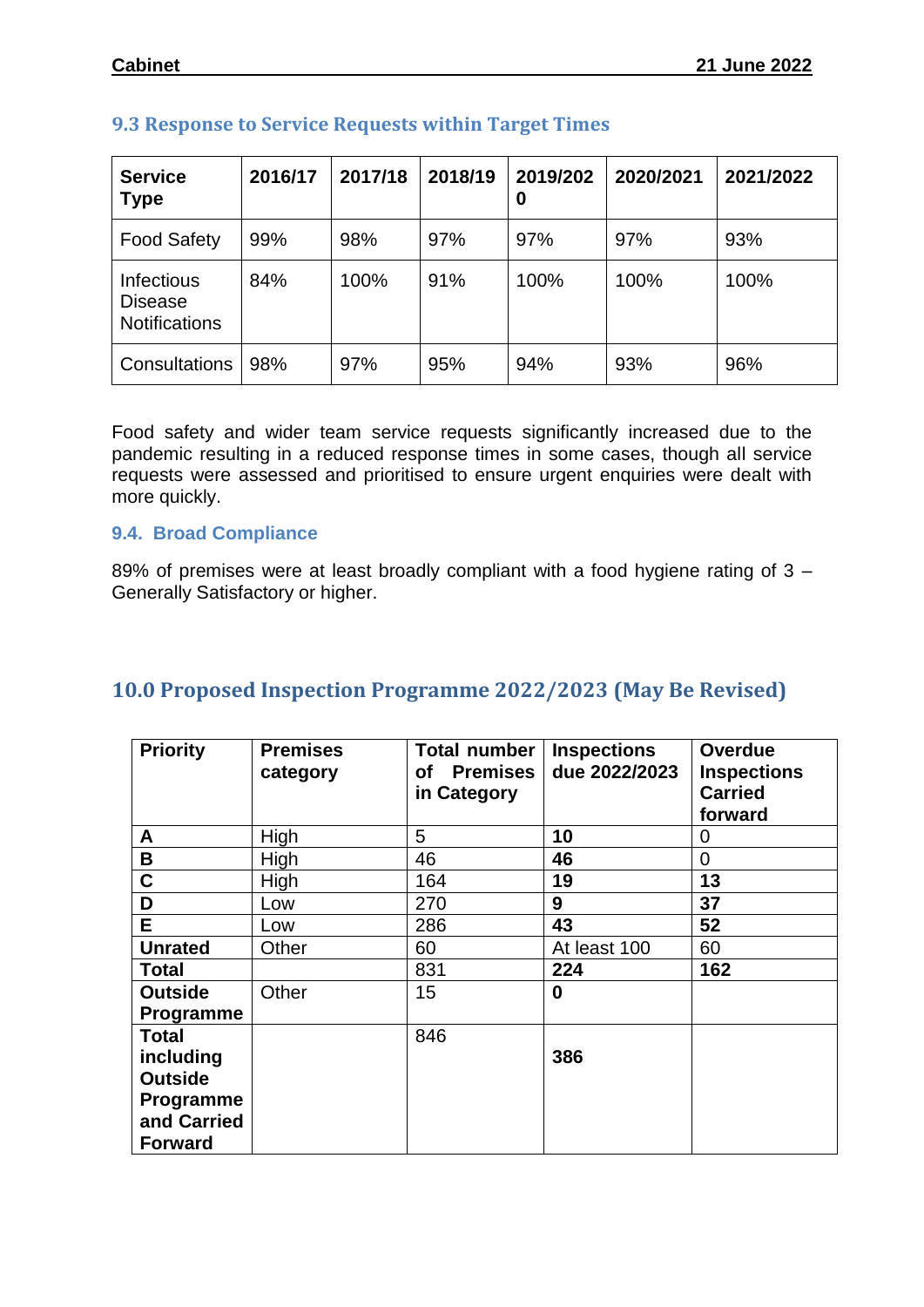There has been a significant number of new business premises registrations being submitted to the Council and it is likely that there will be at least 100 additional food registrations and which will require intervention within 28 days of registration.

# **11.0 Issues for 2021/2022**

- To continue with the timely intervention of food safety interventions.
- The backlog of inspections will need to be managed and completed.
- As a result of the number of interventions carried out in 2021/2022 there will be a peak of lower risk interventions (currently 270) that will become due in 2022/2023 in addition to the higher risk inspections and these will need to be managed and planned in appropriately.
- To ensure implementation of the Food Standards Agency new delivery models for 2022/23 as they are defined, to modernise food safety enforcement and ensure it is sustainable for the future
- To continue to monitor the resource provided to food safety enforcement to ensure it is adequate to meet the demands of the service, including new food business interventions in a timely manner. To review the structure of the team and initiate recruitment to fill any vacant or temporarily staffed posts.
- To reconsider whether charges for Food hygiene re-visits to review food hygiene ratings should be introduced.
- To continue to provide effective food and registration interventions prioritising high-risk and non-compliant premises
- To continue to carry out follow up interventions to 0,1 and 2 rated premises to secure improvements
- To continue to provide a competent team to deal with these areas of service delivery
- To continue to use the full range of enforcement tools available to protect the safety, health and welfare of visitors, residents and workers within the borough and to support compliant businesses
- To return to promoting the HOT (Healthy Options Takeaway) Award and other Health Promotion initiatives such as the Skin Piercing Hygiene Award, relevant to the work of the team
- To continue to participate in the National Food Hygiene Rating Scheme
- To continue to implement changes to animal licensing activities and ensure that staff meet the qualification requirements to inspect these activities.
- To continue to support businesses importing and exporting food products.
- To continue to work with partner agencies to share intelligence, have a consistent approach to enforcement and identify joint training and working opportunities
- To continue to participate in Safety Advisory Groups
- To continue with the implementation of mobile working devices and mobile inspection apps to improve efficiency and effectiveness of the intervention programme.